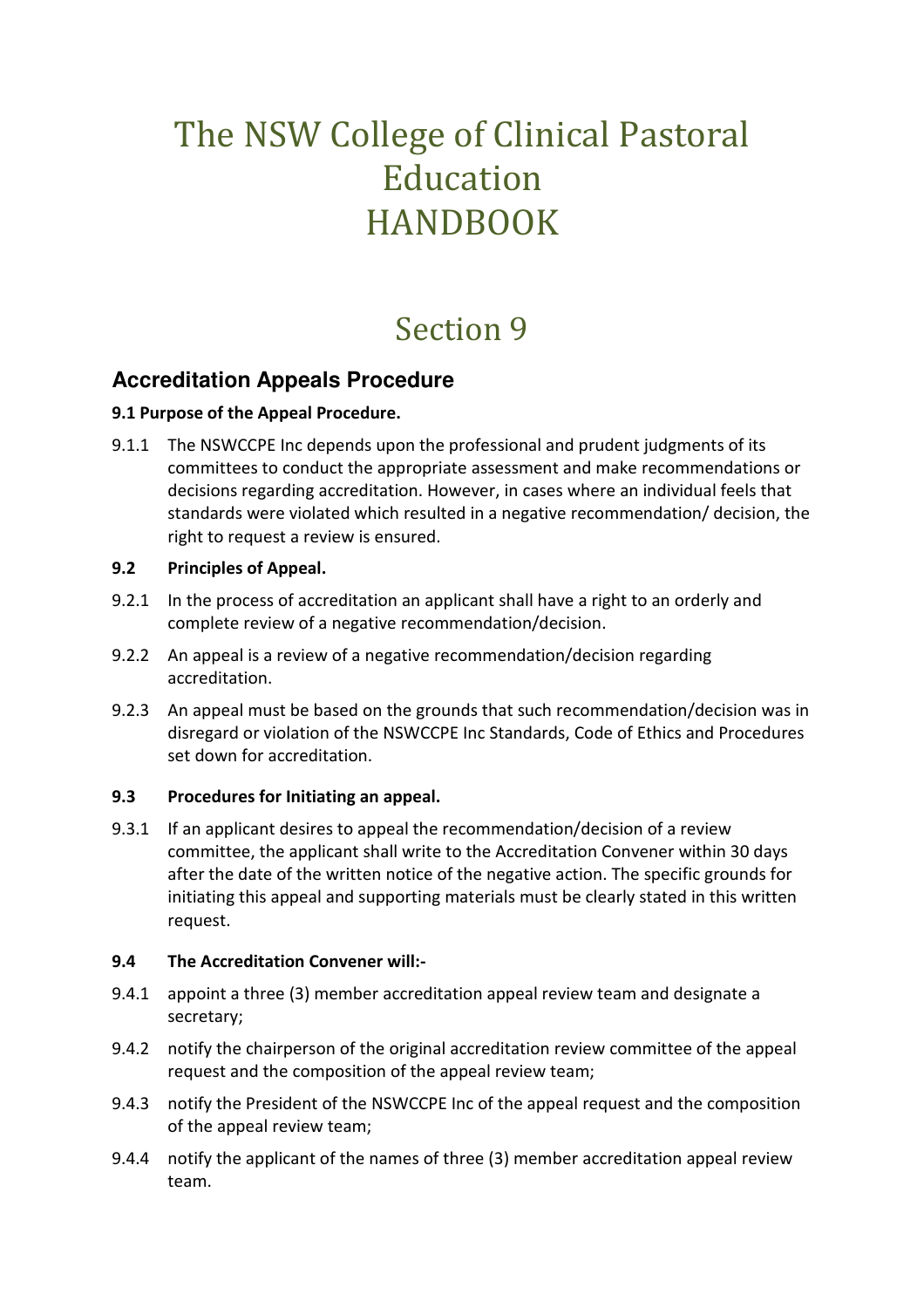- 9.4.5 The members of the accreditation appeal review team shall have no personal or professional conflict of interest and shall not have participated in the original action. The applicant has 14 days to challenge the composition of the appeal review team by notifying the Accreditation Convener.
- 9.4.6 The Accreditation Convener sends to each member of the appeal review team the grounds for the appeal.
- 9.4.7 The applicant sends one copy of the supportive materials to each of the members of the appeal review team.

#### **9.5 Procedure of the appeal review.**

- 9.5.1 The accreditation appeals team studies the following:
	- the applicant's supportive materials previously submitted to the original accreditation review committee;
	- $\blacksquare$  the presenter's report (if any) with the review committee's action;
	- the applicant's grounds for appeal.
	- No other material may be considered.
- 9.5.2 The accreditation appeals team has no authority concerning the reasonableness of the NSWCCPE Inc standards although it may make in its conclusion remarks that are objectively pertinent to these standards and recommendations concerning them.
- 9.5.3 After reviewing the materials the accreditation appeals team shall either uphold or deny the appeal.
- 9.5.4 If the appeal is upheld the applicant is granted a new Review Committee with the same materials.
- 9.5.5 The 3 member appeals team has 60 days from the initiation of the appeal to review and notify the applicant of the their response.
- 9.5.6 The decision of the accreditation appeals review team is final and binding for the NSWCCPE Inc.

#### **9.6 Documentation of the Appeal.**

- 9.6.1 The secretary of the accreditation appeals review team shall prepare a summary report including its findings, decisions and reasons. All of the three (3) panel members shall sign the summary report.
- 9.6.2 The accreditation appeal review team will send a copy of its summary report within 30 days following the rendering of its decision to the following:
	- 1. the applicant;
	- 2. the Accreditation Convener;
	- 3. the Chairperson of the original review committee;
	- 4. the Secretary of the NSWCCPE Inc.